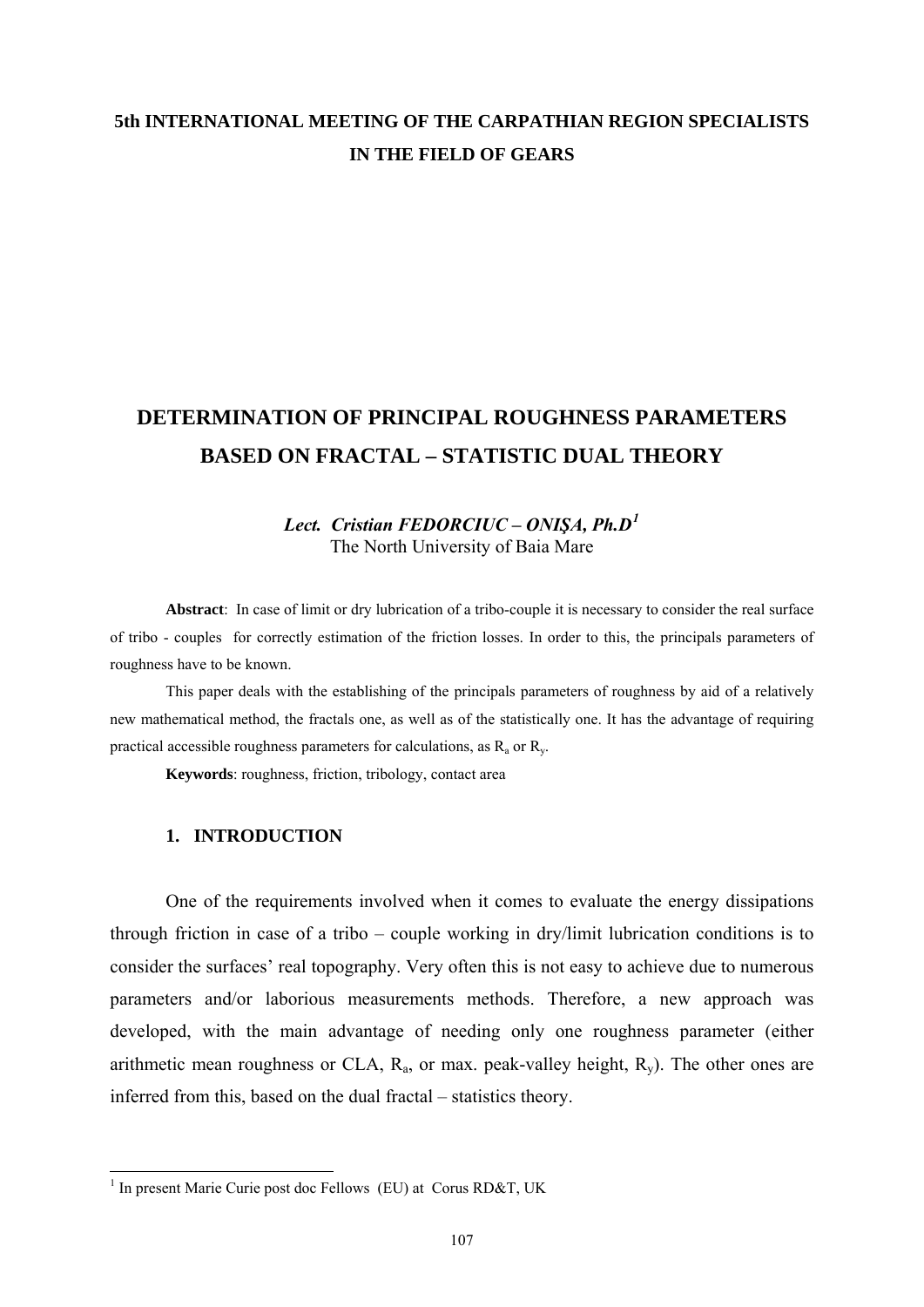#### **2. CONTENT**

 According to [1], the current usual machining processes lead to obtaining a final surface characterised by a Gaussian distribution of asperities. The semi - spherical model of peaks is considered here, having the same curvature radius, but different heights [1].

 The statistical principal roughness parameters are: curvature radius of asperity, slope RMS slope of the profile, average wavelength and maximum height of the profile. Starting from the arithmetic mean roughness values for these two tribo – couple surfaces, *Ra1*, *Ra2,* the other parameters are calculated in accordance with the following algorithm, based on the dual fractal - statistic theory:

*1. Average frequency of asperities* ω*ap [*μ*m -1]*:

$$
\omega_{ap} = \frac{y_{ap}}{R_{ap}} \,, \tag{1}
$$

where  $y_{ap}$  represents mean slope asperity, which can be calculated from the Abbot – Firestone bearing curve or extracted from tables, function of machining process [1] and  $R_{ap}$ represents RMS mean roughness (*Rap*≈*1,22Ra* ).

⋅

*2. Wavelength of profile,* λ*ap*:

$$
\lambda_{ap} = \frac{2\pi}{\omega_{ap}}.\tag{2}
$$

*3. Average density of profile, D0*:

$$
D_0 = \frac{2}{\lambda_{ap}}.\tag{3}
$$

- 4. *Density of extreme points (max and min)*(after Eksler, quoted by A. Tudor in [1]): depending on the roughness group of the tribo – couple surface. (*De1=0.9 and*   $D_{e2}=1.1$  for N6, respective N5 roughness precision classes after STAS 5730/2-85, roughness precision class after STAS 5730/2-85),
- 5. *Curvature radiuses of spherical modelled asperity are given by* :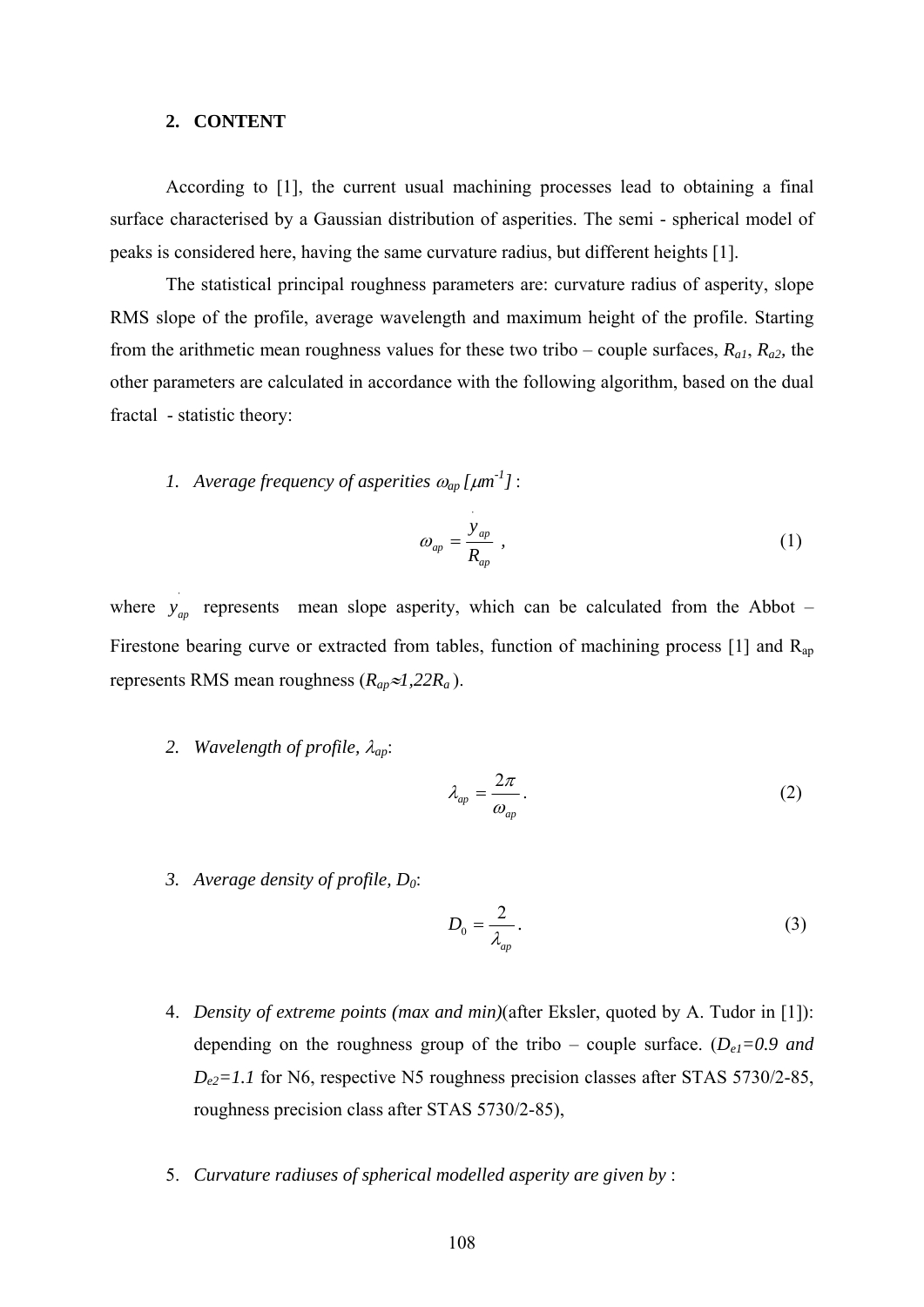$$
\rho_1 = \frac{1 + (\pi D_{01} R_{ap1})^2}{2 \pi D_{01} D_{e1} R_{ap1}}, \quad \rho_2 = \frac{1 + (\pi D_{02} R_{ap2})^2}{2 \pi D_{02} D_{e2} R_{ap2}}, \tag{4}
$$

6. *The equivalent curvature is, therefore:*

$$
v = \frac{V_1 \cdot V_2}{V_1 + V_2}; \qquad \omega_{ap} = \frac{2\omega_{ap1} \cdot \omega_{ap2}}{\omega_{ap1} + \omega_{ap2}}; \qquad b = \frac{b_1 \cdot b_2}{b_1 + b_2}; \qquad R_{ap} = \frac{R_{ap1} \cdot R_{ap2}}{R_{ap1} + R_{ap2}};
$$
  

$$
R_{\text{max}} = \frac{R_{\text{max }1} \cdot R_{\text{max }2}}{R_{\text{max }1} + R_{\text{max }2}}; \quad \Delta = \frac{\Delta_1 \cdot \Delta_2}{\Delta_1 + \Delta_2}; \quad \sigma = \sqrt{\sigma_1^2 + \sigma_2^2}; \quad \rho = \frac{\rho_1 \cdot \rho_2}{\rho_1 + \rho_2}
$$
(5)

whereν*, b* şi <sup>Δ</sup> are Abbot – Firestone bearing curve's parameters, which can be extracted from the table [3], depending on the machining process and material, *Rmax* is maximum height of profile ( $R_{max} \approx 0.4R_a$ ), and  $\sigma$ -standard deviation of these two roughness  $(\sigma=(0.7...0.8)\exists R_{ap})$ .

*7. Spectral density function, S(*ω*)* [1]:

$$
S(\omega) = \frac{1}{2\pi} \frac{\pi D_0}{(\pi D_0)^2 + \omega^2}.
$$
 (6)

*8. Fractal parameter, D* [5]:

$$
D = \frac{\ln(\sigma \cdot {\omega_{ap}}^2)}{\ln(\omega_{ap})}.
$$
 (7)

*9. Fractal parameter G,*μ*m ( it deduces from the spectral function, according to spectral theory* [5]):

$$
G = \exp\left[-0.5\frac{-3\cdot\ln(\omega_{ap}) + 2\cdot D\cdot\ln(\omega_{ap}) - \ln(2\cdot S(\omega_{ap})\cdot\ln(\gamma))}{D-1}\right],\tag{8}
$$

where  $\gamma$  is the scale factor.

*10. Deformation area of one spherical asperity (according to fractal theory of roughness)* δ*r,[*μ*m 2 ] [5]:*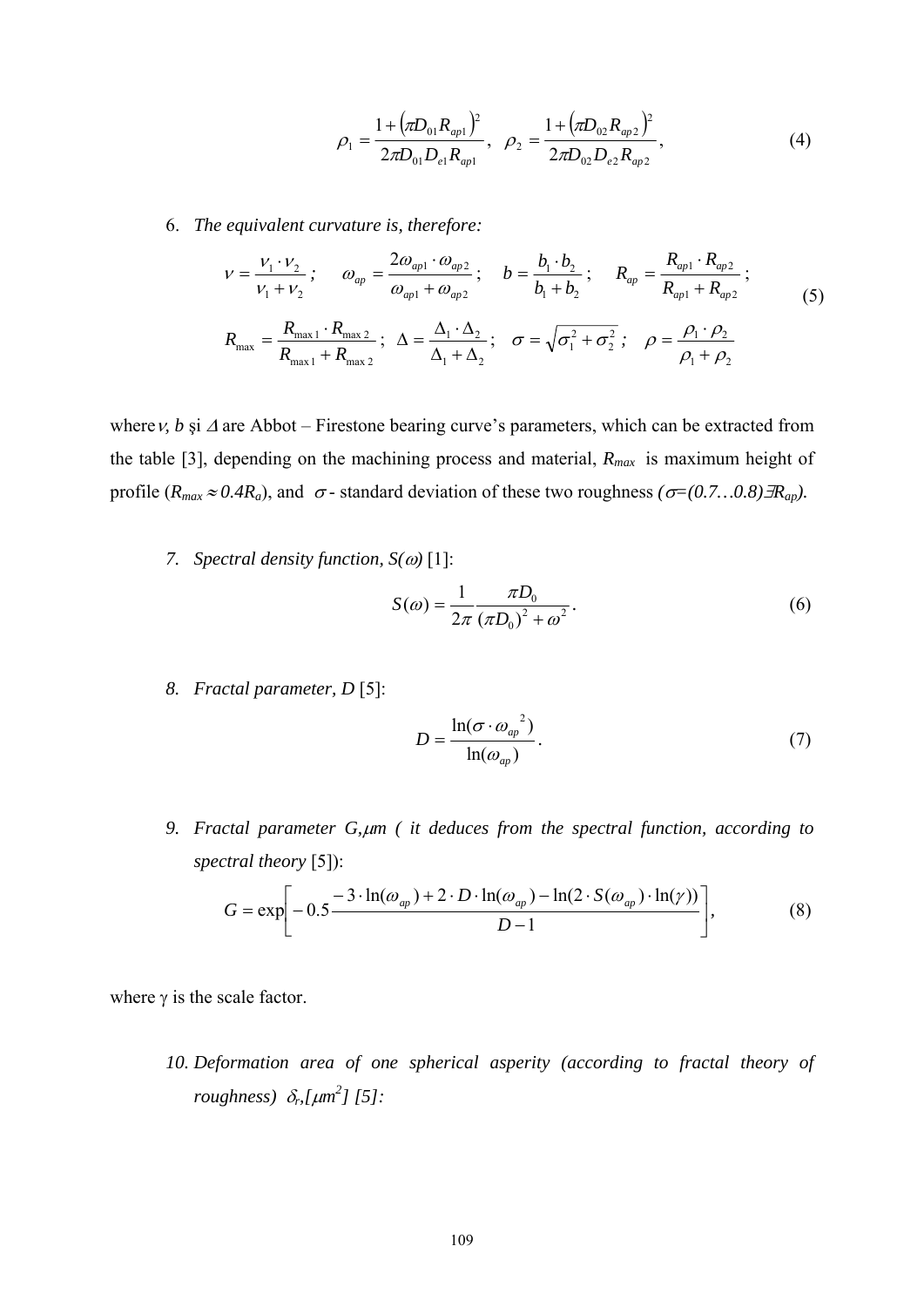$$
a = \exp\left[2\frac{D \cdot \ln(G) - \ln(G) + \ln\left(\frac{\rho}{\pi^2}\right)}{D}\right]
$$
(9)

*11. Deformation of one spherical asperity (according to fractal theory of roughness*   $\delta_r$ , [ $\mu$ *m*<sup>2</sup>]:

$$
\delta_r = G^{D-1} a^{\frac{2-D}{2}}.
$$
\n(10)

12. *Reference length of equivalent profile, ls [*μ*m],*

$$
l_s = \frac{1}{\omega_{ap}} \tag{11}
$$

13. *Real contact area of spherical asperity,*  $A_r$  *[* $\mu$ *m<sup>2</sup>], obeying a Gauss type* distribution [1]:

$$
A_r = \int_0^l \pi \cdot 1 \cdot x \cdot \left[ \frac{1}{\sigma_r^2 \cdot \sqrt{2 \cdot \pi}} \exp \left[ -0.5 \cdot \frac{\left( \frac{\delta_r}{R_{mx}} \right)^2}{\sigma_r^2} \right] \right] \cdot dx \tag{12}
$$

Alongside the reference length, calculated with relation (12), there is one asperity.

*14. Greenwood – Williamson plasticity index* [3] (for assessing the prevalent deformation type):

$$
\psi_G = 0.7 \frac{E^*}{HB_{\min}} \sqrt{\frac{R_{ap}}{\rho}},\tag{13}
$$

- *E\** being the Young equivalent modulus for the tribo –couple.
	- *15. Real contact pressure,*  $p_r \left[ \frac{N}{\mu m^2} \right]$ *:*

$$
p_r = \frac{N}{A_r}.\tag{14}
$$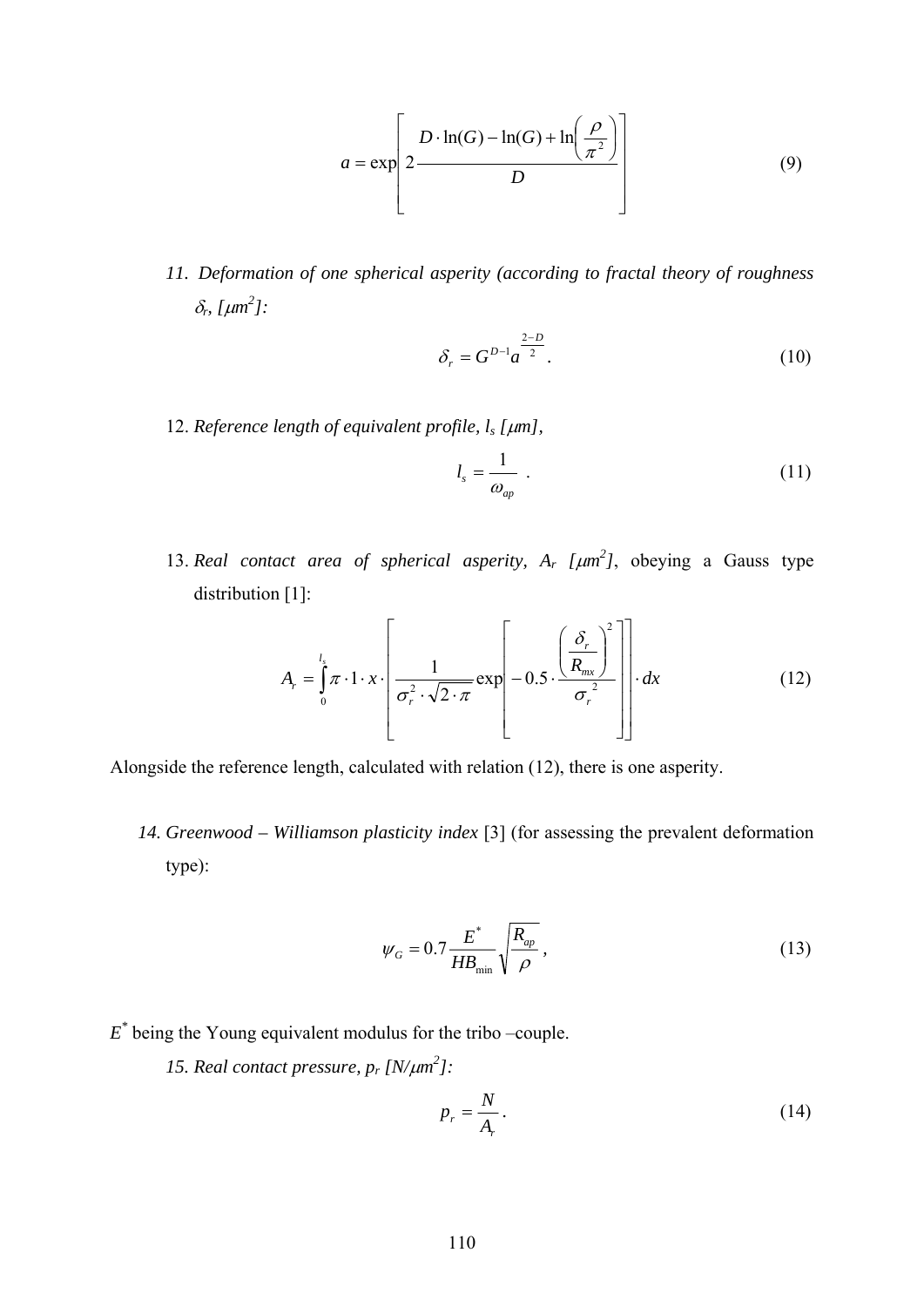## **3. NUMERICAL APPLICATION**

Let's consider the case of a tribo - couple having  $R_{a1} = 0.63 \mu m$  (N6 roughness precision class after STAS 5730/2-85), respective  $R_{a2} = 0.32 \mu m$  (N5 roughness precision class after STAS 5730/2-85), measured by a Taylor – Hobson roughness- meter (range:  $R_a=0...30 \mu m$ , accuracy  $\pm 0.002 \mu m$ . According to the above-described algorithm, the principal roughness parameters are presented in the table 1.

| No.            | <b>Parameter</b>                                               | units                 | Rel.               | <b>Numeric value</b> |         |
|----------------|----------------------------------------------------------------|-----------------------|--------------------|----------------------|---------|
|                |                                                                |                       |                    | Surf. 1              | Surf. 2 |
| $\mathbf{1}$   | Mean slope asperity, $y_{ap}$                                  | deg                   | Table1 $[1]$       | $\overline{2}$       | 1       |
| $\overline{2}$ | Wavelength of profile, $\lambda_{ap}$                          | [µm]                  | (2)                | 2,375                | 2,413   |
| $\overline{3}$ | Average density of profile, $D_0$                              | $\lceil \mu m \rceil$ | (3)                | 0,842                | 0,829   |
| $\overline{4}$ | Density of extreme points, $D_e$                               | [µm]                  | Table1 [1]         | 0,9                  | 1,1     |
| 5              | Curvature radiuses of spherical modelled<br>asperities, $\rho$ | $\mu$ m               | [4]                | 1,389                | 0,909   |
| 6              | Fractal parameter, D                                           | -                     | $[7]$              | 1,829                |         |
| $\tau$         | Fractal parameter, G                                           | $\mu$ m               | [8]                | 0,07296              |         |
| 8              | Deformation area of one spherical asperity,<br>$\mathfrak{a}$  | $\mu$ m <sup>2</sup>  | $[9]$              | 0,003961             |         |
| 9              | Deformation of one spherical asperity, $\delta_r$              | $\mu\text{m}^2$       | $[10]$             | 0,071                |         |
| 10             | Reference length of equivalent profile, $l_s$                  | $\mu$ m               | $[11]$             | 0,381                |         |
| 11             | Real contact area of spherical asperity, A                     | $\mu$ m <sup>2</sup>  | $\lceil 12 \rceil$ | 0,204                |         |
| 12             | Greenwood - Williamson plasticity index,<br>$\psi_G$           |                       | $[13]$             | 78,869               |         |

*Table 1.* **The principal roughness parameters** 

Because of the value of plasticity index is higher than one, it results that the plastic deformations prevails during real time contact of these two tribo - elements.